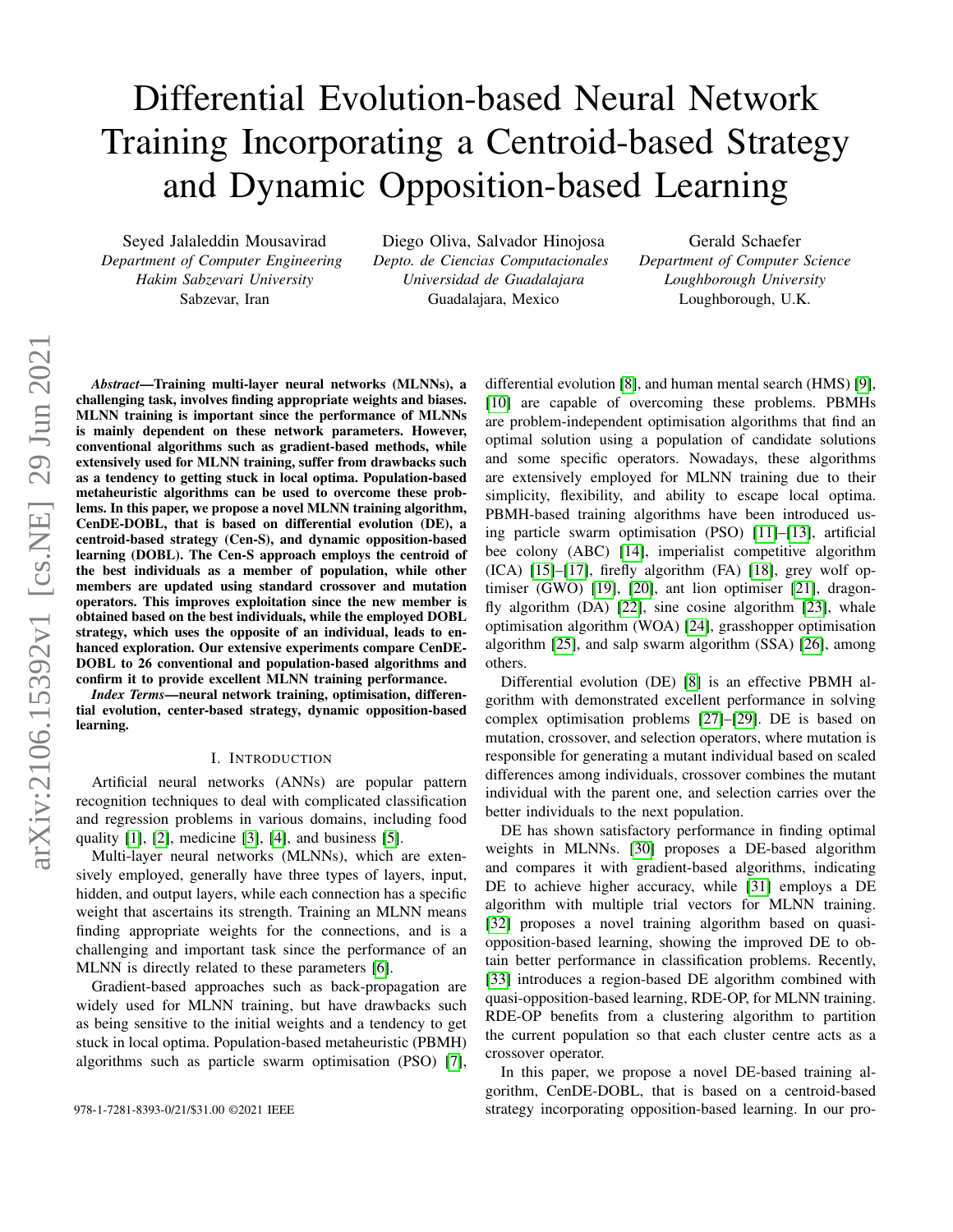posed algorithm, a centroid individual is injected into the current population. Since the centroid individual is based on the best individuals, this improves the exploitation ability of the algorithm. On the other hand, dynamic opposition-based learning (DOBL) is incorporated to further enhance the exploration ability of the algorithm. We perform an extensive set of experiments, comparing CenDE-DOBL with 26 conventional and population-based algorithms and demonstrate it to give excellent MLNN training performance and to outperform the other methods.

The remainder of the paper is organised as follows. Section [II](#page-1-0) describes some background on differential evolution and opposition-based learning. Section [III](#page-1-1) then details our proposed CenDE-DOBL algorithm, while experimental results are presented in Section [IV.](#page-3-0) Finally, Section [V](#page-4-8) concludes the paper.

# II. BACKGROUND

#### <span id="page-1-0"></span>*A. Differential Evolution*

Differential evolution (DE) [\[8\]](#page-4-7) is an effective PBMH algorithm which has shown remarkable performance in solving different complex optimisation problems [\[34\]](#page-6-8)–[\[36\]](#page-6-9). DE commences with  $N_P$  individuals generated by a uniform distribution, and has three main operators: mutation, crossover, and selection. Mutation creates a vector, called mutant vector, as

$$
v_i = x_{r1} + F * (x_{r2} - x_{r3}), \tag{1}
$$

where  $x_{r1}$ ,  $x_{r2}$ , and  $x_{r3}$  are three distinct randomly selected individuals, and  $F$  is a scaling factor.

Crossover combines the mutant and target vectors. A popular crossover operator is binomial crossover, defined as

$$
u_{i,j} = \begin{cases} v_{i,j} & rand(0,1) \le CR \text{ or } j == j_{rand} \\ x_{i,j} & otherwise \end{cases}
$$
 (2)

where  $i = 1, ..., NP$ ,  $j = 1, ..., D$ ,  $CR$  is the crossover rate, and  $j_{rand}$  is a random number in [1; NP].

Finally, the selection operator is responsible for choosing the better individual from the trial and target vectors.

## *B. Opposition-based Learning*

Opposition-based learning (OBL) [\[37\]](#page-6-10) aims to yield improved performance by employing opposition individuals. Assume that  $x = [x_1, x_2, ..., x_N]$  is a number in an Ndimensional space. The corresponding opposite number of  $x$ is then defined as

$$
\tilde{x_i} = a_i + b_i - x_i,\tag{3}
$$

where  $a_i$  and  $b_i$  are the lower and upper bounds of the search space.

Dynamic quasi-opposition-based learning (DOBL) [\[38\]](#page-6-11) is a variant of OBL employing quasi-opposition numbers, and is dynamic since the maximum and minimum values of the individuals are employed to create an opposite individual. [\[38\]](#page-6-11) shows that in a black-box optimisation quasi-opposition numbers have a higher chance of getting closer to the optimum in comparison to opposite numbers. The quasi-opposite number of  $x$  is obtained as

<span id="page-1-2"></span>
$$
\tilde{x}_i = rand[\frac{(a_i + b_i)}{2}, (a_i + b_i - x_i)],
$$
\n(4)

where  $rand[m, n]$  is a uniform random number between m and n.

# III. CENDE-DOBL ALGORITHM

<span id="page-1-1"></span>Neurons are the main components of MLNNs. While every neuron performs a minor task, their co-operation enables a neural network to handle complex pattern recognition tasks. In general, an MLNN has three types of layers, an input layer, hidden layers, and an output layer. Each connection between two neurons has a specific weight that determines the strength of each connection, while neurons also have bias terms. MLNN training means finding appropriate weights and biases and is a challenging task.

Our proposed CenDE-DOBL algorithm for MLNN training is based on a combination of a centroid-based strategy and a dynamic opposition-based learning strategy with the former improving exploitation and the latter exploration. In the following, we first describe the main components of CenDE-DOBL and then explain how these fit together to form the algorithm.

# *A. Centroid-based Strategy*

Centre-based sampling is a concept based on the centroid of individuals to improve a metaheuristic algorithm [\[27\]](#page-6-2), [\[39\]](#page-6-12). [\[40\]](#page-6-13) shows that, based on Monte-Carlo simulation, the probability of individuals being closer to an unknown solution is higher towards the centre of the search space compared to randomly-located individuals.

Inspired by [\[41\]](#page-6-14), CenDE-DOBL benefits from a centroidbased individual that is created based on the  $N$  best individuals. In our proposed algorithm, all individuals except one are updated based on standard operators, while the last individual is the centroid of the  $N$  best individuals, defined as

$$
\overrightarrow{x_{center}} = \frac{\overrightarrow{x_{b1}} + ... \overrightarrow{x_{bi}} + ... + \overrightarrow{x_{bN}}}{N},
$$
\n(5)

where  $\overrightarrow{x_{bi}}$  is the *i*-th best individual.

Fig. [1](#page-2-0) visualises the concept for a 1-D problem with  $N_P = 6$ where 5 individuals are created using the standard operators, and the three best individuals,  $\overrightarrow{x_2}$ ,  $\overrightarrow{x_3}$ , and  $\overrightarrow{x_4}$  with positions at  $\{3, 5, 8\}$  are used to create the centroid-based individual  $\overrightarrow{x_{center}}$  at 5.33.

It is worthwhile to mention that (1) the centroid-based individual does not require any additional function evaluations, and (2) the centroid-based individual is based on the best individuals and, therefore, enhances exploitation.

#### *B. Opposition-based Strategy*

CenDE-DOBL uses an OBL scheme in two ways, for initialisation and for generating jumps. Algorithm [1](#page-2-1) shows the employed OBL strategy in form of pseudo-code.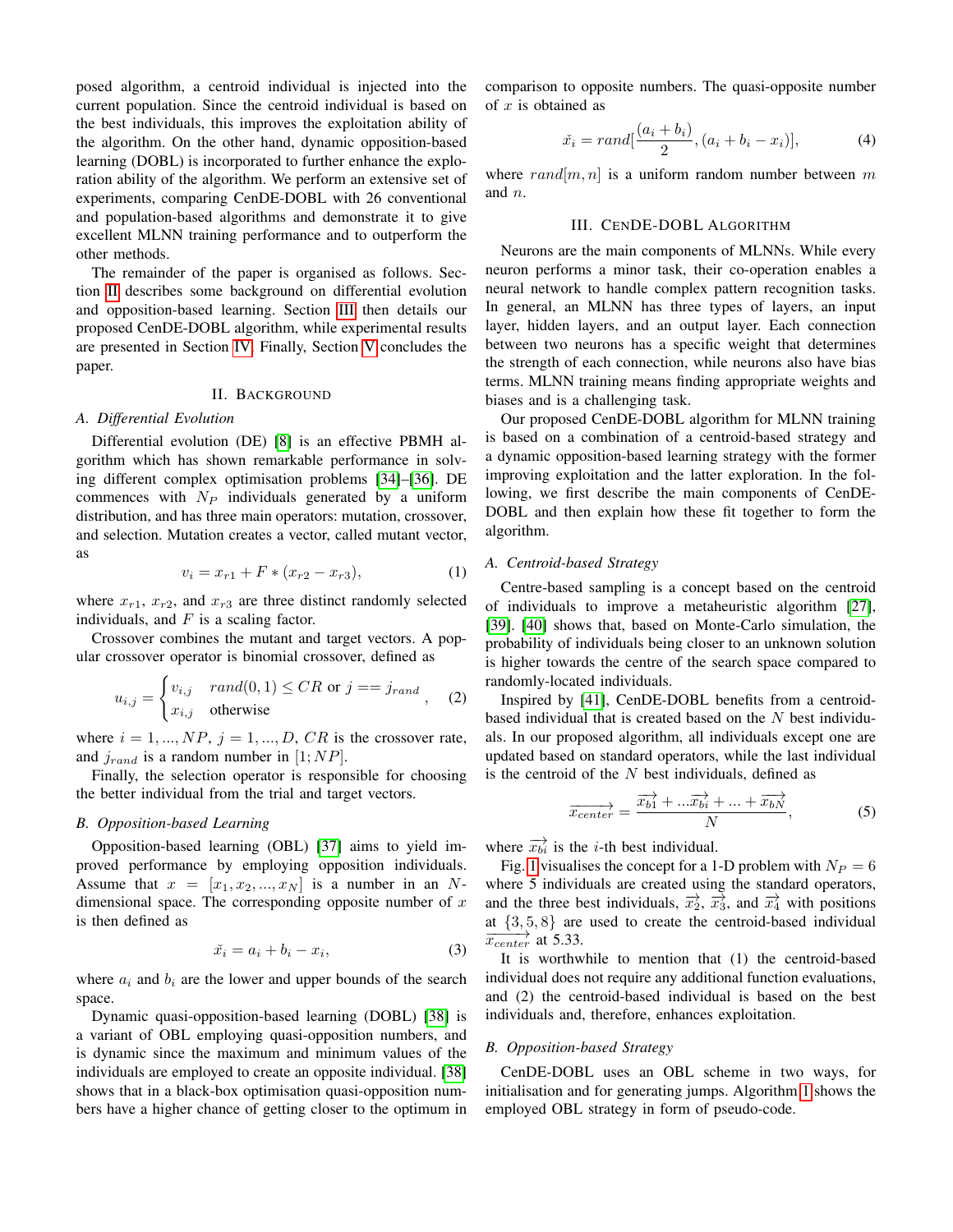<span id="page-2-1"></span>Algorithm 1 Pseudo-code of OBL $(D, N_P, Pop L, U)$  algorithm

1: procedure *OBL* 2: // Variables: D: dimensionality,  $N_P$ : population size, Pop: initial population,  $L$ : lower bound,  $U$ : upper bound 3: 4: **for** i from 0 to  $N_P$  **do** 5: **for**  $j$  from 0 to  $D$  **do** 6:  $OPo\widetilde{p}(i,j) = rand[\frac{(L(i,j)+U(i,j)}{2}, (L_{i,j} + U_{i,j} Pop(i, j))$ 7: end for 8: end for 9: Evaluate objective function value for each individual based on Eq. [\(8\)](#page-2-2) 10:  $Pop \leftarrow$  Select  $N_P$  best individuals from set  $\{Pop, OPop\}$ as initial population

11: end procedure

After the initial population is generated, a quasi-oppositionbased population  $(OPop)$  is generated using Eq. [\(4\)](#page-1-2). We then select the  $N_P$  best individuals from the union of the initial population and the opposition-based population.

After generating new individuals using mutation and crossover operators, the proposed algorithm generates a quasiopposition-based population based on a jumping rate  $J_r$  between 0 and 0.4 [\[38\]](#page-6-11). Then, a new population is generated based on the best individuals from the current population and the quasi-opposition-based population. The OBL strategy in this step is dynamic since the maximum and minimum values of the individuals are employed to create an opposite individual as

$$
\tilde{x}_{i,j} = \min_j^p + \max_j^p -x_{i,j} \ i = 1, 2, ..., N_p \ j = 1, 2, ..., D,
$$
\n(6)

where  $\min_j^p$  and  $\max_j^p$  indicate the minimum and maximum of the population in the  $j$ -th dimension.

### *C. DE/local-to-best/1 Strategy*

Objective function

Instead of the standard mutation operator, we employ a *DE/local-to-best/1* strategy in which the base vector is a

<span id="page-2-0"></span>

Centroid-based individual

**Individual** 

 $10$ 

**Search space** 

**Global Optimum** 

combination of one randomly-selected individual and the best individual of the previous population as

$$
v_i = x_i + F * (x_{best} - x_i) + F * (x_{r2} - x_{r3}), \qquad (7)
$$

where  $x_i$  and  $x_{best}$  are the *i*-th and the best member of the old population,  $x_{r1}$  and  $x_{r2}$  are two different randomly-selected individuals, and  $F$  is a scaling factor. This approach tries to strike a balance between robustness and fast convergence.

# <span id="page-2-4"></span>*D. Encoding Strategy*

CenDE-DOBL employs a real-valued encoding strategy to encode the connection weights and biases. Consequently, each individual's length is equal to the total number of weights and bias terms. Fig. [2](#page-2-3) illustrates the encoding strategy for a sample MLNN with one neuron in the single hidden layer.

#### *E. Objective Function*

We use an objective function based on classification error defined as

<span id="page-2-2"></span>
$$
E = \frac{100}{P} \sum_{p=1}^{P} \xi(x_p),
$$
 (8)

with

$$
\xi(x_p) = \begin{cases} 1 & \text{if } o_p \neq d_p \\ 0 & \text{otherwise} \end{cases},
$$
 (9)

where  $d_p$  and  $o_p$  are the desired and predicted output, respectively, of input  $x_p$ , the p-th of P test samples. The aim of CenDE-DOBL is to find weights and biases so as to minimise the classification error.

#### *F. Algorithm*

While OBL increases the exploration of the algorithm, the centroid-based strategy enhances its exploitation. Switching between these two schemes is based on a probability, meaning that in each iteration, only one of these is performed. The whole CenDE-DOBL algorithm is given in Algorithm [2](#page-3-1) in the form of pseudo-code.



<span id="page-2-3"></span>Fig. 2. Illustration of encoding strategy. Top: network, bottom: resulting structure of individual.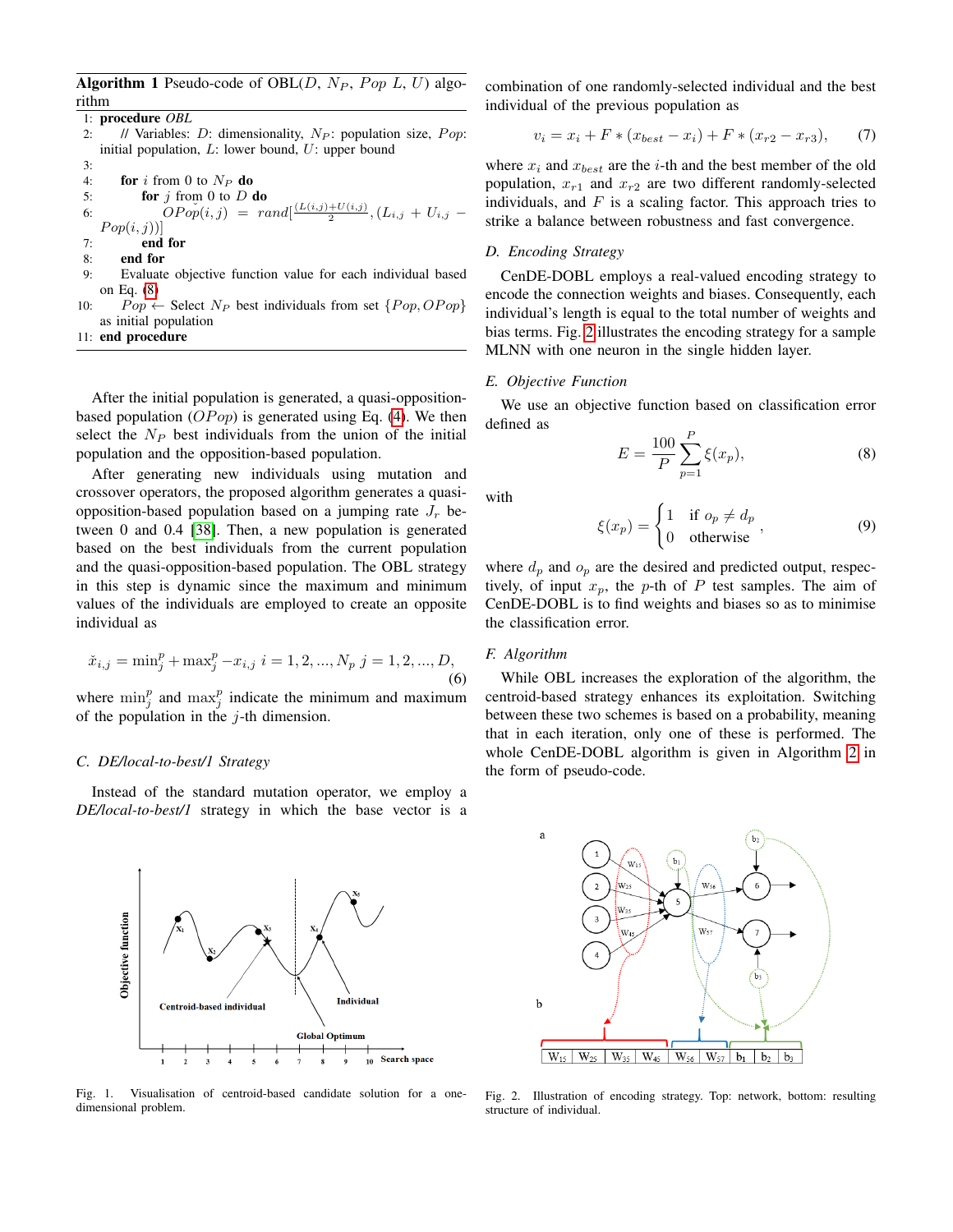<span id="page-3-1"></span>Algorithm 2 Pseudo-code of CenDE-DOBL(D,  $Max_{NFC}$ ,  $N_P$ ,  $J_r$ ,  $N$ ,  $L$ ,  $U$ ) algorithm for MLNN training.

1: procedure *CenDE-DOBL*

| 2:         | // Variables: D: dimensionality, $Max_{NFC}$ : maximum number                                               |
|------------|-------------------------------------------------------------------------------------------------------------|
|            | of function evaluations, $N_P$ : population size, $J_r$ : jumping rate,                                     |
|            | $N$ : number of best solutions, L: lower bound, U: upper bound                                              |
| 3:         |                                                                                                             |
| 4:         | Generate initial population <i>Pop</i> randomly based on the                                                |
|            | encoding strategy introduced in Section III-D                                                               |
| 5:         | Call OBL(D, $N_P$ , Pop L, U) algorithm for generating a new                                                |
|            | population based on DOBL strategy                                                                           |
| 6:         | Calculate objective function value for each individual based                                                |
|            | on Eq. $(8)$                                                                                                |
| 7:         | while $NFE \leq NFE_{\text{max}}$ do                                                                        |
| 8:         | Select three parents, $x_{r1}$ and $x_{r2}$ , randomly from the                                             |
|            | current population, with $x_{r1} \neq x_{r2}$                                                               |
| 9:         | $v_i = x_i + F * (x_{best} - x_i) + F * (x_{r1} - x_{r2})$                                                  |
| 10:        | for $j$ from 0 to D do                                                                                      |
| 11:        | if $rand_j[0,1] < C_R$ or $j == j_{rand}$ then                                                              |
| 12:        | $u_{i,j} = v_{i,j}$                                                                                         |
| 13:        | else                                                                                                        |
| 14:        | $u_{i,j} = x_{i,j}$                                                                                         |
| 15:        | end if                                                                                                      |
| 16:        | end for                                                                                                     |
| 17:        | Calculate objective function value of $u_i$ based on Eq. (8)                                                |
| 18:        | if $f(u_i) < f(x_i)$ then                                                                                   |
| 19:        | $\bar{x} \leftarrow u_i$                                                                                    |
| 20:        | else                                                                                                        |
| 21:        | $\bar{x} \leftarrow x_i$                                                                                    |
| 22:        | end if                                                                                                      |
| 23:        |                                                                                                             |
| 24:        | if $rand(0, 1) < J_r$ then                                                                                  |
| 25:<br>26: | $L_{New}$ = minimum of all individuals                                                                      |
| 27:        | $U_{New}$ = maximum of all individuals<br>Call OBL(D, NP, Pop, $L_{New}$ , $U_{New}$ ) algorithm            |
| 28:        | else                                                                                                        |
| 29:        | Select $N$ best individuals                                                                                 |
| 30:        | $Pop(N_P) = \frac{\overrightarrow{x_{b1}} + \overrightarrow{x_{b2}} + \ldots + \overrightarrow{x_{bN}}}{N}$ |
| 31:        | end if                                                                                                      |
| 32:        | end while                                                                                                   |
| 33:        | $x^* \leftarrow$ the best individual in the population                                                      |
|            | 34: end procedure                                                                                           |
|            |                                                                                                             |

#### IV. EXPERIMENTAL RESULTS

<span id="page-3-0"></span>To assess our proposed CenDE-DOBL algorithm, we conduct a set of experiments with different datasets from different domains with diverse characteristics from the UCI machine learning repository<sup>[1](#page-3-2)</sup>, namely

- *Iris*: this dataset is one of the most commonly used datasets in the literature. It includes 150 instances, 4 features, and 3 classes. One class is linearly separable from two others, while the latter are not linearly separable.
- *Breast Cancer*: this dataset contains 699 instances placed in 2 classes with 9 features such as menopause and tumour size.
- *Liver*: this clinical dataset from BUPA Medical Research Ltd. has 345 samples, 2 classes and 7 features.
- *Pima*: this binary classification dataset is a challenging problem with 768 instances and 8 features.

<span id="page-3-2"></span><sup>1</sup>https://archive.ics.uci.edu/ml/index.php

- *Seed*: this agricultural dataset includes seven geometrical properties of kernels such as compactness, perimeter, and area belonging to three distinct wheat classes with 210 instances.
- *Vertebral*: this clinical dataset includes biomechanical features such as pelvic incidence and pelvic tilt employed to classify orthopaedic patients into 3 classes, normal, disk hernia, and spondylolysthesis.

Since our paper does not focus on the best MLNN structure, we follow [\[12\]](#page-5-14), [\[17\]](#page-5-6) and set the number of neurons in the hidden layer to  $2D + 1$  where D is the number of input features. Therefore, the number of connection weights for Iris, Cancer, Liver, Pima, Seed, and Vertebral datasets are 43, 210, 105, 171, 136, and 105, respectively. We use  $k$ -fold crossvalidation, with  $k = 10$ , for evaluation, where the dataset is divided into k folds, one fold for testing and the others for training. This process is repeated  $k$  times so that each fold is employed once as test data.

We compare CenDE-DOBL with an extensive set of algorithms including both conventional and population-based algorithms. The number of function evaluations for all populationbased algorithms is set to 25,000, similar to the number of iterations for all conventional algorithms. The population size for all population-based algorithms is set to 50. For CenDE-DOBL, the crossover probability, scaling factor, number of best individuals, and jumping rate are set to 0.9, 0.5, 3, and 0.3, respectively. For the other algorithms, we employ default parameters values from the cited publications.

In the first experiment, we compare our algorithm with DE, QODE [\[32\]](#page-6-6), and RDE-OP [\[33\]](#page-6-7). We select DE since our proposed algorithm is based on DE, and QODE and RDE-OP because they are among the most recent DE-based training algorithms. Table [I](#page-4-9) indicates the results in terms of mean and standard deviation as well as their ranking and the resulting average rank.

As we can see from there, CenDE-DOBL gives the best results for 5 of the 6 cases and is ranked second for the remaining one. On the Iris dataset, our algorithm obtains the first rank with a classification accuracy improvement of 2% or more compared to the other algorithms. On the Cancer dataset, RDE-OP gives slightly better results, by 0.14%, than CenDE-DOBL. CenDE-DOBL outperforms the other algorithms by over 1.9% on the Liver dataset, while for the Pima dataset, DE, QODE, and RDE-OP achieve accuracies of 76.94% , 67.62%, and 67.62%, respectively in comparison to 81.90% for CenDE-DOBL. An even greater improvement can be seen for the Seed dataset, where CenDE-DOBL obtains a mean accuracy of 90.95%, while the next-best algorithm (DE) yields only 70.00%. Finally, on the Vertebral dataset, CenDE-DOBL and QODE are tied to give the best results, however the standard deviation for CenDE-DOBL is smaller, indicating more robust performance.

In the next experiment, we compare CenDE-DOBL with 12 conventional algorithms, namely gradient descent with momentum backpropagation (GDM) [\[42\]](#page-7-0), gradient descent with adaptive learning rate backpropagation (GDA) [\[43\]](#page-7-1),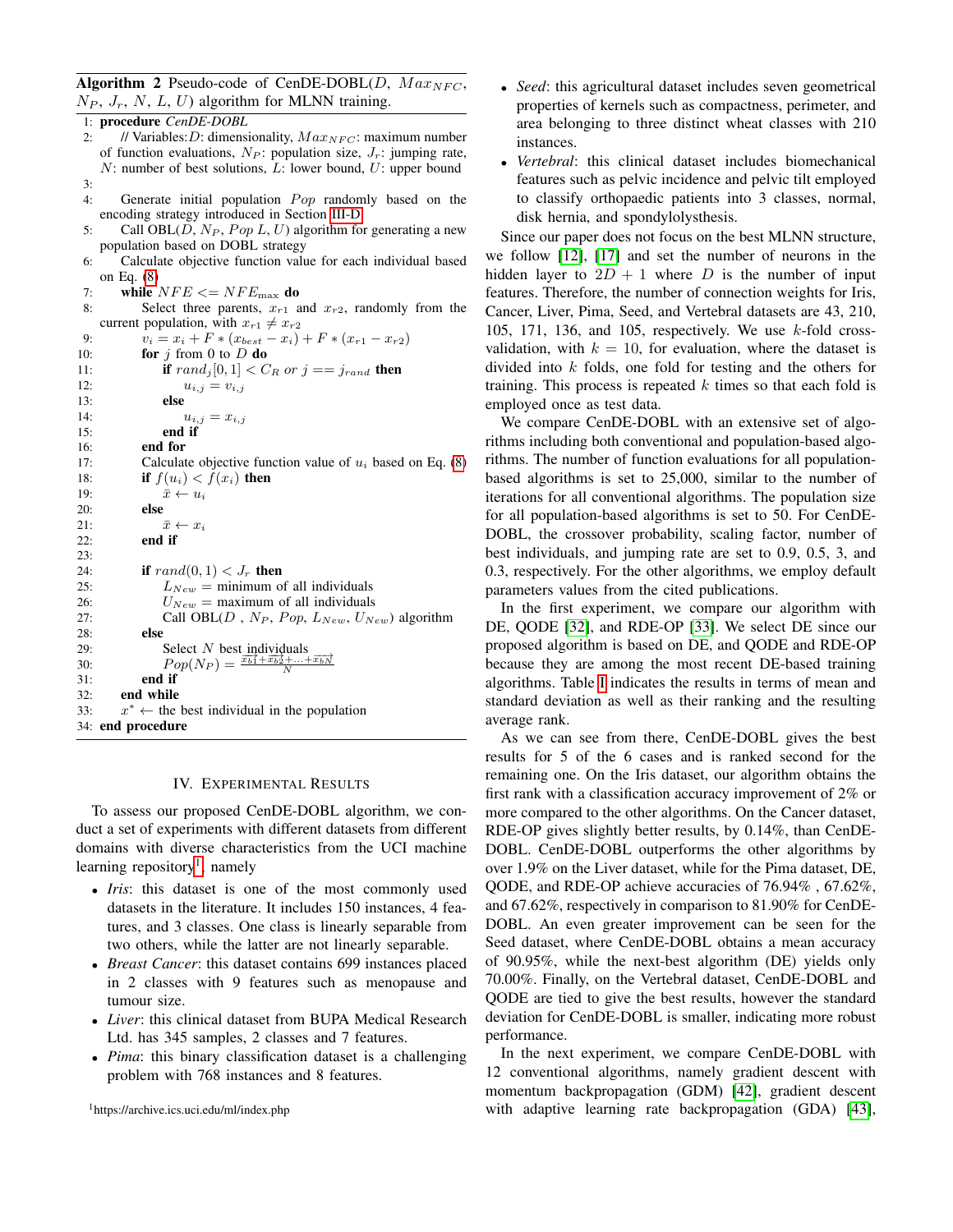<span id="page-4-9"></span>TABLE I 10CV CLASSIFICATION ACCURACY FOR ALL DATASETS FOR DE, QODE, AND RDE-OP IN COMPARISON TO CENDE-DOBL.

|             |        | Iris  | Cancer | Liver | Pima  | Seed  | Vertebral | avg. rank |
|-------------|--------|-------|--------|-------|-------|-------|-----------|-----------|
|             | mean   | 92.00 | 97.36  | 67.81 | 76.94 | 70.00 | 85.16     |           |
| DE          | stddev | 5.26  | 2.06   | 8.21  | 4.97  | 11.01 | 5.31      |           |
|             | rank   | 4     | 4      | 4     | 4     | 2     | 4         | 3.67      |
|             | mean   | 95.33 | 98.10  | 76.82 | 79.55 | 67.62 | 88.39     |           |
| <b>OODE</b> | stddev | 6.32  | 0.99   | 9.46  | 4.95  | 3.01  | 8.76      |           |
|             | rank   | 3     | 3      | 2     | 3     | 3.5   | 1.5       | 2.58      |
|             | mean   | 96.67 | 98.82  | 75.63 | 80.21 | 67.62 | 86.77     |           |
| RDE-OP      | stddev | 6.48  | 1.67   | 6.45  | 5.73  | 4.92  | 4.42      |           |
|             | rank   | 2.00  | 1.00   | 3.00  | 2.00  | 3.50  | 3.00      | 2.42      |
|             | mean   | 98.67 | 98.68  | 78.79 | 81.90 | 90.95 | 88.39     |           |
| CenDE-DOBL  | stddev | 2.81  | 1.08   | 8.64  | 3.17  | 10.15 | 5.09      |           |
|             | rank   |       | 2      |       |       |       | 1.5       | 1.33      |

gradient descent with momentum and adaptive learning rate backpropagation (GDMA) [\[44\]](#page-7-2), conjugate gradient backpropagation with Fletcher-Reeves updates (CG-FR) [\[45\]](#page-7-3), conjugate gradient backpropagation with Polak-Ribiere updates (CG-PR) [\[46\]](#page-7-4), [\[47\]](#page-7-5), conjugate gradient backpropagation with Powell-Beale restarts (CG-PBR) [\[48\]](#page-7-6), BFGS quasi-Newton backpropagation (BFGS) [\[49\]](#page-7-7), Levenberg-Marquardt backpropagation (LM) [\[50\]](#page-7-8), [\[51\]](#page-7-9), one-step secant backpropagation (OSS) [\[52\]](#page-7-10), resilient backpropagation (RP) [\[53\]](#page-7-11), scaled conjugate gradient backpropagation (SCG) [\[54\]](#page-7-12), and Bayesian regularisation backpropagation(BR) [\[55\]](#page-7-13).

The results are given in Table [II.](#page-5-15) In all cases, our proposed algorithm gives the highest classification accuracy (once tied with BR), thus outperforming all other methods by a wide margin.

In the last experiment, we compare our algorithm with 11 population-based trainers, namely particle swarm optimisation [\[11\]](#page-5-2), artificial bee colony (ABC) [\[14\]](#page-5-4), imperialist competitive algorithm (ICA) [\[15\]](#page-5-5), firefly algorithm (FA) [\[18\]](#page-5-7), grey wolf optimiser (GWO) [\[19\]](#page-5-8), ant lion optimiser [\[21\]](#page-5-10), dragonfly algorithm (DA) [\[22\]](#page-5-11), sine cosine algorithm [\[23\]](#page-5-12), whale optimisation algorithm (WOA) [\[24\]](#page-5-13), grasshopper optimisation algorithm [\[25\]](#page-6-0), and salp swarm algorithm (SSA) [\[56\]](#page-7-14). Algorithms such as PSO and ABC are among established training algorithms, while some others such as GOA and WOA are more recent.

The results are reported in Table [III](#page-6-15) from where it is evident that our proposed algorithm gives the best results on all datasets, providing clearly better performance compared to all other PBMHs.

Overall, our proposed CenDE-DOBL algorithm thus gives excellent performance in comparison to the other 26 training algorithms.

# V. CONCLUSIONS

<span id="page-4-8"></span>Training plays a crucial role in the performance of multilayer neural networks. Conventional algorithms such as backpropagation are extensively employed in the literature, but suffer from difficulties such as their tendency to get stuck in local optima.

In this paper, we have proposed a novel differential evolution-based training algorithm, CenDE-DOBL, to find optimal weights in multi-layer neural networks. Our proposed algorithm benefits from a centroid-based strategy where a centroid individual is injected into the current population, and employs opposition-based learning in two ways, during initialisation and for generating jumps, while for further improvement a DE/local-to-best/1 strategy is used for mutation. Extensive experiments on diverse classification problems and in comparison to 26 conventional and population-based training algorithms, convincingly demonstrate CenDE-DOBL to yield excellent performance.

In future, we intend to extend our approach to other types of neural networks including deep belief networks (DBNNs). Since DBNNs have a plethora of weights, the algorithm will need to be adapted to tackle this. In addition, our algorithm can be extended to optimise both weights and network structure simultaneously.

# **REFERENCES**

- <span id="page-4-0"></span>[1] S. Mousavirad, F. Akhlaghian, and K. Mollazade, "Classification of rice varieties using optimal color and texture features and BP neural networks," in *7th Iranian Conference on Machine Vision and Image Processing*, 2011, pp. 1–5.
- <span id="page-4-1"></span>[2] S. J. MousaviRad, K. Rezaee, and K. Nasri, "A new method for identification of iranian rice kernel varieties using optimal morphological features and an ensemble classifier by image processing," *Majlesi Journal of Multimedia Processing*, vol. 1, 2012.
- <span id="page-4-2"></span>[3] H. Khastavaneh and H. Ebrahimpour-Komleh, "Neural network-based learning kernel for automatic segmentation of multiple sclerosis lesions on magnetic resonance images," *Journal of Biomedical Physics & Engineering*, vol. 7, no. 2, p. 155, 2017.
- <span id="page-4-3"></span>[4] Z. Xiang, M. Tang, H. Yang, and C. Tan, "Application of convolutional neural network algorithm in diagnosis of chronic cough and tongue in children with traditional chinese medicine," *Journal of Medical Imaging and Health Informatics*, vol. 10, no. 2, pp. 401–409, 2020.
- <span id="page-4-4"></span>[5] W. Heo, J. M. Lee, N. Park, and J. E. Grable, "Using artificial neural network techniques to improve the description and prediction of household financial ratios," *Journal of Behavioral and Experimental Finance*, p. 100273, 2020.
- <span id="page-4-5"></span>[6] S. J. Mousavirad, G. Schaefer, S. M. J. Jalali, and I. Korovin, "A benchmark of recent population-based metaheuristic algorithms for multilayer neural network training," in *Genetic and Evolutionary Computation Conference Companion*, 2020, pp. 1402–1408.
- <span id="page-4-6"></span>[7] Y. Shi and R. Eberhart, "A modified particle swarm optimizer," in *IEEE International Conference on Evolutionary Computation*, 1998, pp. 69– 73.
- <span id="page-4-7"></span>[8] R. Storn and K. Price, "Differential evolution–a simple and efficient heuristic for global optimization over continuous spaces," *Journal of Global Optimization*, vol. 11, no. 4, pp. 341–359, 1997.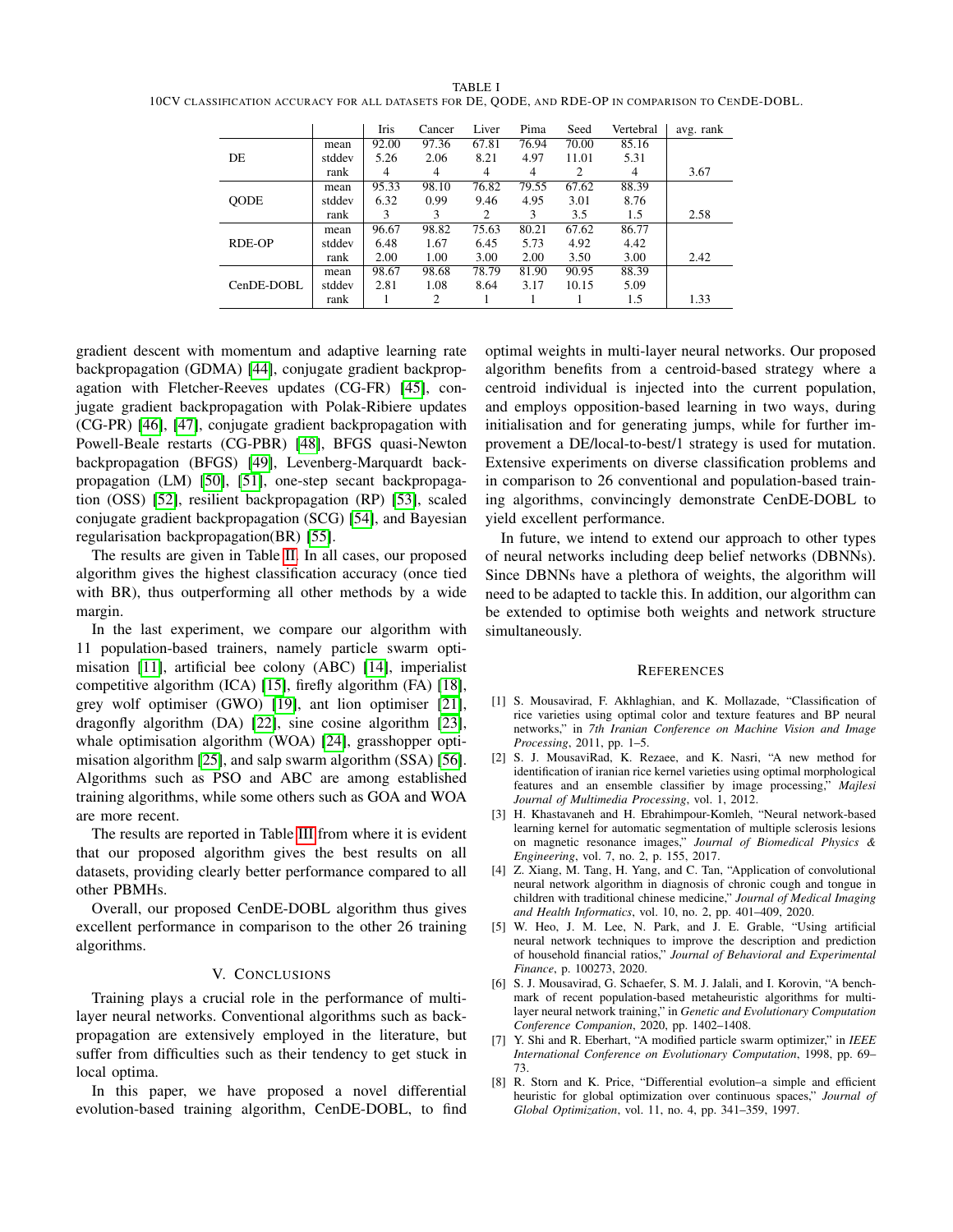# <span id="page-5-15"></span>10CV CLASSIFICATION ACCURACY FOR ALL DATASETS FOR CONVENTIONAL ANN TRAINING ALGORITHMS IN COMPARISON TO CENDE-DOBL.

|               |        | Iris                    | Cancer         | Liver                    | Pima           | Seed   | Vertebral      | avg. rank |
|---------------|--------|-------------------------|----------------|--------------------------|----------------|--------|----------------|-----------|
|               | mean   | 92.00                   | 92.99          | 59.47                    | 67.98          | 47.62  | 76.13          |           |
| <b>GDM</b>    | stddev | 8.20                    | 7.60           | 15.05                    | 13.03          | 29.95  | 9.15           |           |
|               | rank   | 12                      | 11             | 12                       | 13             | 13     | 12             | 12.17     |
|               | mean   | 94.67                   | 95.90          | 58.24                    | 75.91          | 82.38  | 80.65          |           |
| <b>GDA</b>    | stddev | 5.26                    | 2.04           | 6.53                     | 4.52           | 6.75   | 5.27           |           |
|               | rank   | 10                      | 10             | 13                       | 9              | 9.5    | 10             | 10.25     |
|               | mean   | 82.67                   | 90.47          | 60.66                    | 73.20          | 80.00  | 72.90          |           |
| <b>GDMA</b>   | stddev | 16.98                   | 5.94           | 13.99                    | 6.74           | 16.47  | 17.62          |           |
|               | rank   | 13                      | 13             | 11                       | 12             | 12     | 13             | 12.33     |
|               | mean   | 95.33                   | 96.19          | 60.86                    | 76.69          | 86.67  | 83.87          |           |
| $CG-FR$       | stddev | 4.50                    | 1.72           | 8.29                     | 6.20           | 9.73   | 7.60           |           |
|               | rank   | 7.5                     | $\overline{7}$ | 10                       | 5              | 5.5    | $\overline{4}$ | 6.50      |
|               | mean   | 96.00                   | 97.07          | 65.18                    | 75.12          | 85.24  | 80.97          |           |
| CG-PR         | stddev | 6.44                    | 1.39           | 8.47                     | 3.57           | 9.90   | 4.92           |           |
|               | rank   | $\overline{4}$          | $\overline{c}$ | 8                        | $11\,$         | 8      | 8.5            | 6.92      |
|               | mean   | 94.00                   | 96.49          | 67.18                    | 76.04          | 88.10  | 82.90          |           |
| <b>CG-PBR</b> | stddev | 5.84                    | 2.95           | 9.09                     | 5.06           | 7.86   | 6.09           |           |
|               | rank   | 11                      | 5              | 3                        | $\tau$         | 3.5    | 6              | 5.92      |
|               | mean   | 95.33                   | 96.92          | 65.22                    | 76.70          | 86.67  | 84.19          |           |
| <b>BFGS</b>   | stddev | 4.50                    | 1.28           | 7.06                     | 3.11           | 9.73   | 5.98           |           |
|               | rank   | 7.5                     | 3              | $\overline{7}$           | $\overline{4}$ | 5.5    | 3              | 5.00      |
|               | mean   | 96.67                   | 96.04          | 65.55                    | 76.04          | 88.10  | 83.55          |           |
| LM            | stddev | 4.71                    | 2.51           | 10.44                    | 4.66           | 7.53   | 7.04           |           |
|               | rank   | $\overline{c}$          | 9              | 6                        | 8              | 3.5    | 5              | 5.58      |
|               | mean   | 95.33                   | 96.34          | 64.89                    | 76.58          | 86.67  | 80.97          |           |
| <b>OSS</b>    | stddev | 4.50                    | 2.21           | 8.01                     | 4.30           | 5.85   | 8.93           |           |
|               | rank   | 7.5                     | 6              | 9                        | 6              | $\tau$ | 8.5            | 7.33      |
|               | mean   | 95.33                   | 96.05286       | 65.82                    | 76.83          | 80.48  | 78.39          |           |
| RP            | stddev | 5.49                    | 2.47           | 5.21                     | 4.50           | 9.38   | 5.05           |           |
|               | rank   | 7.5                     | 8              | 5                        | 3              | 11     | 11             | 7.58      |
|               | mean   | 96.00                   | 96.63          | 66.97                    | 78.52          | 82.38  | 82.26          |           |
| SCG           | stddev | 8.43                    | 2.09           | 9.60                     | 3.05           | 9.54   | 8.50           |           |
|               | rank   | $\overline{\mathbf{4}}$ | $\overline{4}$ | $\overline{\mathcal{A}}$ | $\sqrt{2}$     | 9.5    | $\tau$         | 5.08      |
|               | mean   | 96.00                   | 91.81          | 70.71                    | 75.89          | 90.95  | 84.52          |           |
| BR            | stddev | 7.17                    | 3.82           | 6.93                     | 5.37           | 7.60   | 6.94           |           |
|               | rank   | $\overline{4}$          | 12             | $\overline{2}$           | $10\,$         | 1.5    | $\overline{c}$ | 5.25      |
|               | mean   | 98.67                   | 98.68          | 78.79                    | 81.90          | 90.95  | 88.39          |           |
| CenDE-DOBL    | stddev | 2.81                    | 1.08           | 8.64                     | 3.17           | 10.15  | 5.09           |           |
|               | rank   | 1                       | 1              | $\mathbf{1}$             | $\mathbf{1}$   | 1.5    | $\mathbf{1}$   | 1.08      |
|               |        |                         |                |                          |                |        |                |           |

- <span id="page-5-0"></span>[9] S. J. Mousavirad and H. Ebrahimpour-Komleh, "Human mental search: a new population-based metaheuristic optimization algorithm," *Applied Intelligence*, vol. 47, no. 3, pp. 850–887, 2017.
- <span id="page-5-1"></span>[10] S. J. Mousavirad, G. Schaefer, and H. Ebrahimpour-Komleh, "The human mental search algorithm for solving optimisation problems," in *Enabling AI Applications in Data Science*. Springer, 2020, pp. 27–47.
- <span id="page-5-2"></span>[11] V. G. Gudise and G. K. Venayagamoorthy, "Comparison of particle swarm optimization and backpropagation as training algorithms for neural networks," in *IEEE Swarm Intelligence Symposium*, 2003, pp. 110–117.
- <span id="page-5-14"></span>[12] S. J. Mousavirad, S. M. J. Jalali, A. Sajad, K. Abbas, G. Schaefer, and S. Nahavandi, "Neural network training using a biogeography-based learning strategy," in *International Conference on Neural Information Processing*, 2020.
- <span id="page-5-3"></span>[13] S. J. Mousavirad, G. Schaefer, and I. Korovin, "An effective approach for neural network training based on comprehensive learning," in *International Conference on Pattern Recognition*, 2020.
- <span id="page-5-4"></span>[14] D. Karaboga, B. Akay, and C. Ozturk, "Artificial bee colony (ABC) optimization algorithm for training feed-forward neural networks," in *International Conference on Modeling Decisions for Artificial Intelligence*, 2007, pp. 318–329.
- <span id="page-5-5"></span>[15] H. Duan and L. Huang, "Imperialist competitive algorithm optimized artificial neural networks for ucav global path planning," *Neurocomputing*, vol. 125, pp. 166–171, 2014.
- [16] S. J. Mousavirad, A. A. Bidgoli, H. Ebrahimpour-Komleh, and G. Schaefer, "A memetic imperialist competitive algorithm with chaotic maps for multi-layer neural network training," *International Journal of Bio-Inspired Computation*, vol. 14, no. 4, pp. 227–236, 2019.
- <span id="page-5-6"></span>[17] S. J. Mousavirad, A. A. Bidgoli, H. Ebrahimpour-Komleh, G. Schaefer, and I. Korovin, "An effective hybrid approach for optimising the learning process of multi-layer neural networks," in *International Symposium on Neural Networks*, 2019, pp. 309–317.
- <span id="page-5-7"></span>[18] S. Mandal, G. Saha, and R. K. Pal, "Neural network training using firefly algorithm," *Global Journal on Advancement in Engineering and Science (GJAES)*, vol. 1, no. 1, pp. 7–11, 2015.
- <span id="page-5-8"></span>[19] S. Mirjalili, "How effective is the grey wolf optimizer in training multilayer perceptrons," *Applied Intelligence*, vol. 43, no. 1, pp. 150–161, 2015.
- <span id="page-5-9"></span>[20] S. Amirsadri, S. J. Mousavirad, and H. Ebrahimpour-Komleh, "A Levy flight-based grey wolf optimizer combined with back-propagation algorithm for neural network training," *Neural Computing and Applications*, vol. 30, no. 12, pp. 3707–3720, 2018.
- <span id="page-5-10"></span>[21] W. Yamany, A. Tharwat, M. F. Hassanin, T. Gaber, A. E. Hassanien, and T.-H. Kim, "A new multi-layer perceptrons trainer based on ant lion optimization algorithm," in *Fourth international conference on information science and industrial applications*. IEEE, 2015, pp. 40– 45.
- <span id="page-5-11"></span>[22] M. Khishe and A. Safari, "Classification of sonar targets using an MLP neural network trained by dragonfly algorithm," *Wireless Personal Communications*, vol. 108, no. 4, pp. 2241–2260, 2019.
- <span id="page-5-12"></span>[23] A. T. Sahlol, A. A. Ewees, A. M. Hemdan, and A. E. Hassanien, "Training feedforward neural networks using sine-cosine algorithm to improve the prediction of liver enzymes on fish farmed on nanoselenite," in *2016 12th International Computer Engineering Conference*. IEEE, 2016, pp. 35–40.
- <span id="page-5-13"></span>[24] I. Aljarah, H. Faris, and S. Mirjalili, "Optimizing connection weights in

#### TABLE II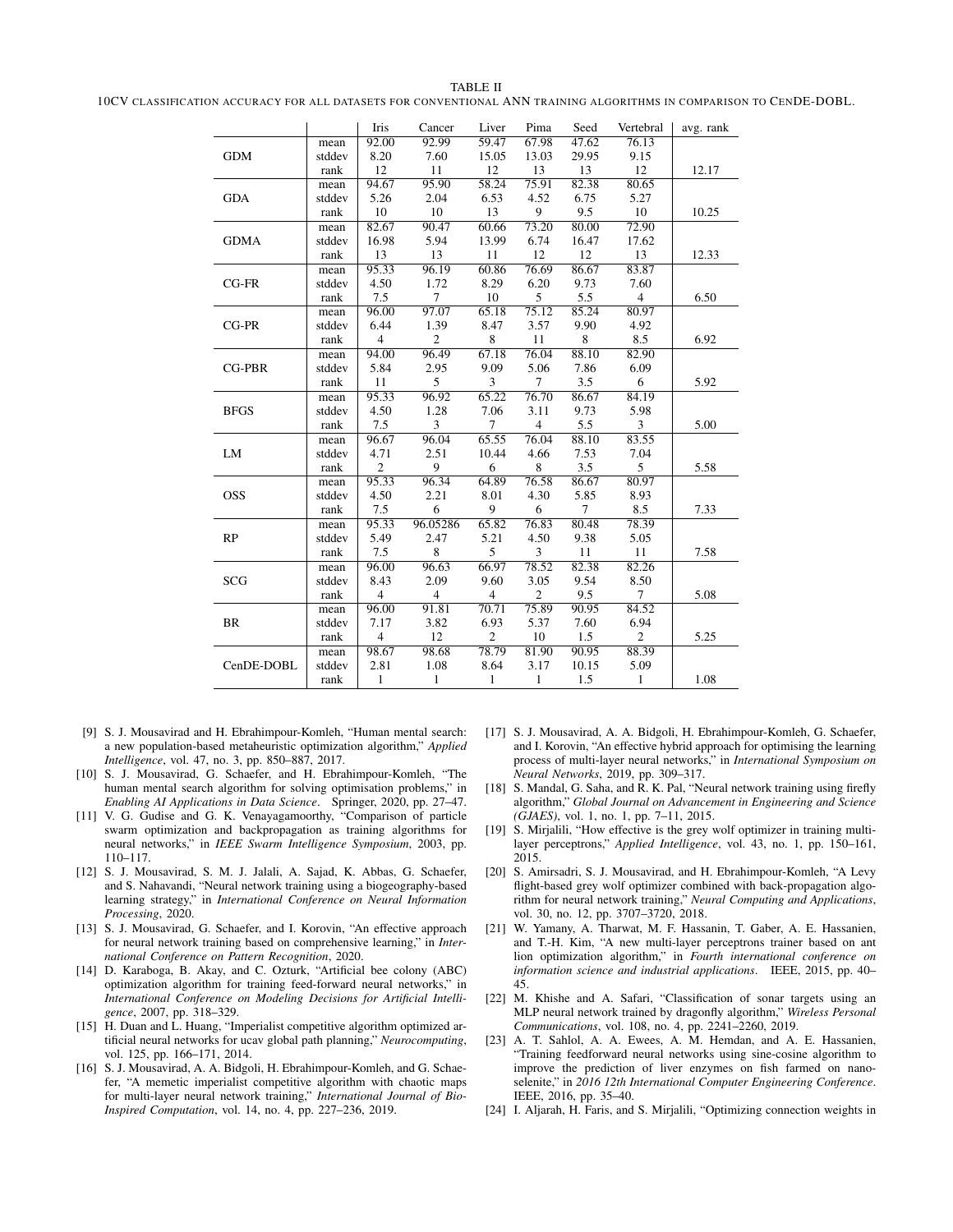#### <span id="page-6-15"></span>TABLE III 10CV CLASSIFICATION ACCURACY FOR ALL DATASETS FOR POPULATION-BASED TRAINING ALGORITHMS IN COMPARISON TO CENDE-DOBL.

|            |        | Iris         | Cancer         | Liver          | Pima           | Seed           | Vertebral    | avg. rank |
|------------|--------|--------------|----------------|----------------|----------------|----------------|--------------|-----------|
|            | mean   | 96.00        | 97.95          | 73.36          | 77.60          | 78.10          | 86.45        |           |
| <b>PSO</b> | stddev | 5.62         | 1.72           | 6.28           | 3.24           | 11.92          | 8.02         |           |
|            | rank   | 5            | 6              | 3              | 8              | 6              | 3            | 5.17      |
|            | mean   | 84.67        | 97.95          | 70.75          | 78.26          | 72.38          | 82.90        |           |
| ABC        | stddev | 9.45         | 1.03           | 6.47           | 4.45           | 8.03           | 5.70         |           |
|            | rank   | 12           | 5              | 7              | 5              | 8.5            | $\tau$       | 7.42      |
|            | mean   | 96.67        | 97.22          | 72.39          | 79.42          | 84.76          | 86.77        |           |
| <b>ICA</b> | stddev | 4.71         | 1.46           | 11.99          | 5.77           | 10.24          | 4.67         |           |
|            | rank   | 4.00         | 10.00          | 5.00           | 2.00           | 2.00           | 2.00         | 4.17      |
|            | mean   | 92.00        | 97.66          | 73.55          | 78.90          | 72.38          | 85.81        |           |
| FA         | stddev | 5.26         | 1.97           | 12.64          | 4.35           | 14.69          | 6.12         |           |
|            | rank   | 9            | 8              | $\overline{c}$ | $\overline{4}$ | 8.5            | 4.5          | 6.00      |
|            | mean   | 93.33        | 98.10          | 73.01          | 67.45          | 78.10          | 81.94        |           |
| GWO        | stddev | 4.44         | 1.39           | 9.74           | 2.79           | 10.09          | 7.93         |           |
|            | rank   | $\tau$       | $\overline{c}$ | $\overline{4}$ | 12             | 5              | 10.5         | 6.75      |
|            | mean   | 94.67        | 98.10          | 71.06          | 78.12          | 80.48          | 85.48        |           |
| <b>ALO</b> | stddev | 2.81         | 0.99           | 6.20           | 5.89           | 8.53           | 4.37         |           |
|            | rank   | 6            | 3              | 6              | 6              | $\overline{4}$ | 6            | 5.17      |
|            | mean   | 92.67        | 97.51          | 70.42          | 77.85          | 70.48          | 81.94        |           |
| DA         | stddev | 5.84         | 1.83           | 7.01           | 5.40           | 7.03           | 5.31         |           |
|            | rank   | 8            | 9              | 9              | $\tau$         | 11.5           | 10.5         | 9.17      |
|            | mean   | 90.67        | 97.08          | 65.50          | 74.47          | 71.43          | 82.26        |           |
| <b>SCA</b> | stddev | 7.83         | 1.82           | 5.96           | 4.20           | 8.98           | 10.67        |           |
|            | rank   | 10           | 11             | 11             | 11             | 10             | 9            | 10.33     |
|            | mean   | 87.33        | 97.07          | 62.87          | 76.95          | 70.48          | 79.03        |           |
| <b>WOA</b> | stddev | 8.58         | 1.96           | 6.40           | 3.65           | 8.92           | 10.99        |           |
|            | rank   | 11           | 12             | 12             | 10             | 11.5           | 12           | 11.42     |
|            | mean   | 98.00        | 98.09          | 70.73          | 79.03          | 84.29          | 82.58        |           |
| <b>GOA</b> | stddev | 3.22         | 1.84           | 6.45           | 3.72           | 12.10          | 6.49         |           |
|            | rank   | 2.5          | $\overline{4}$ | 8              | 3              | 3              | 8            | 4.75      |
|            | mean   | 98.00        | 97.80          | 69.85          | 77.34          | 77.62          | 85.81        |           |
| <b>SSA</b> | stddev | 3.22         | 2.42           | 7.78           | 6.50           | 9.27           | 7.16         |           |
|            | rank   | 2.5          | $\overline{7}$ | 10             | 9              | $\tau$         | 4.5          | 6.67      |
|            | mean   | 98.67        | 98.68          | 78.79          | 81.90          | 90.95          | 88.39        |           |
| CenDE-DOBL | stddev | 2.81         | 1.08           | 8.64           | 3.17           | 10.15          | 5.09         |           |
|            | rank   | $\mathbf{1}$ | 1              | $\mathbf{1}$   | 1              | $\mathbf{1}$   | $\mathbf{1}$ | 1.00      |

neural networks using the whale optimization algorithm," *Soft Computing*, vol. 22, no. 1, pp. 1–15, 2018.

- <span id="page-6-0"></span>[25] A. A. Heidari, H. Faris, I. Aljarah, and S. Mirjalili, "An efficient hybrid multilayer perceptron neural network with grasshopper optimization," *Soft Computing*, vol. 23, no. 17, pp. 7941–7958, 2019.
- <span id="page-6-1"></span>[26] A. A. Abusnaina, S. Ahmad, R. Jarrar, and M. Mafarja, "Training neural networks using salp swarm algorithm for pattern classification," in *Proceedings of the 2nd International Conference on Future Networks and Distributed Systems*, 2018, pp. 1–6.
- <span id="page-6-2"></span>[27] S. J. Mousavirad, A. Asilian Bidgoli, and S. Rahnamayan, "Tackling deceptive optimization problems using opposition-based DE with centerbased Latin hypercube initialization," in *14th International Conference on Computer Science and Education*, 2019.
- [28] Z. Cai, W. Gong, C. X. Ling, and H. Zhang, "A clustering-based differential evolution for global optimization," *Applied Soft Computing*, vol. 11, no. 1, pp. 1363-1379, 2011.
- <span id="page-6-3"></span>[29] S. J. Mousavirad and S. Rahnamayan, "Differential evolution algorithm based on a competition scheme," in *14th International Conference on Computer Science and Education*, 2019.
- <span id="page-6-4"></span>[30] J. Ilonen, J.-K. Kamarainen, and J. Lampinen, "Differential evolution training algorithm for feed-forward neural networks," *Neural Processing Letters*, vol. 17, no. 1, pp. 93–105, 2003.
- <span id="page-6-5"></span>[31] A. Slowik, "Application of an adaptive differential evolution algorithm with multiple trial vectors to artificial neural network training," *IEEE Transactions on Industrial Electronics*, vol. 58, no. 8, pp. 3160–3167, 2010.
- <span id="page-6-6"></span>[32] S. J. Mousavirad and S. Rahnamayan, "Evolving feedforward neural networks using a quasi-opposition-based differential evolution for data classification," in *IEEE Symposium Series on Computational Intelligence*, 2020.
- <span id="page-6-7"></span>[33] S. J. Mousavirad, G. Schaefer, I. Korovin, and D. Oliva, "RDE-OP: A

region-based differential evolution algorithm incorporation oppositionbased learning for optimising the learning process of multi-layer neural networks," in *24th International Conference on the Applications of Evolutionary Computation*, 2021.

- <span id="page-6-8"></span>[34] S. Das and A. Konar, "Automatic image pixel clustering with an improved differential evolution," *Applied Soft Computing*, vol. 9, no. 1, pp. 226–236, 2009.
- [35] S. J. Mousavirad, G. Schaefer, and H. Ebrahimpour-Komleh, "A benchmark of population-based metaheuristic algorithms for high-dimensional multi-level image thresholding," in *IEEE Congress on Evolutionary Computation*, 2019, pp. 2394–2401.
- <span id="page-6-9"></span>[36] I. Fister, D. Fister, S. Deb, U. Mlakar, and J. Brest, "Post hoc analysis of sport performance with differential evolution," *Neural Computing and Applications*, pp. 1–10, 2018.
- <span id="page-6-10"></span>[37] H. R. Tizhoosh, "Opposition-based learning: a new scheme for machine intelligence," in *International Conference on Computational Intelligence for Modelling, Control and Automation and International Conference on Intelligent Agents, Web Technologies and Internet Commerce*, vol. 1, 2005, pp. 695–701.
- <span id="page-6-11"></span>[38] S. Rahnamayan, H. R. Tizhoosh, and M. M. Salama, "Quasi-oppositional differential evolution," in *IEEE Congress on Evolutionary Computation*, 2007, pp. 2229–2236.
- <span id="page-6-12"></span>[39] S. J. Mousavirad and S. Rahnamayan, "Cenpso: A novel center-based particle swarm optimization algorithm for large-scale optimization," in *International Conference on Systems, Man, and Cybernetics*, 2020.
- <span id="page-6-13"></span>[40] S. Rahnamayan and G. G. Wang, "Center-based sampling for populationbased algorithms," in *IEEE Congress on Evolutionary Computation*. IEEE, 2009, pp. 933–938.
- <span id="page-6-14"></span>[41] S. J. Mousavirad and S. Rahnamayan, "A novel center-based differential evolution algorithm," in *Congress on Evolutionary Computation*. IEEE, 2020.